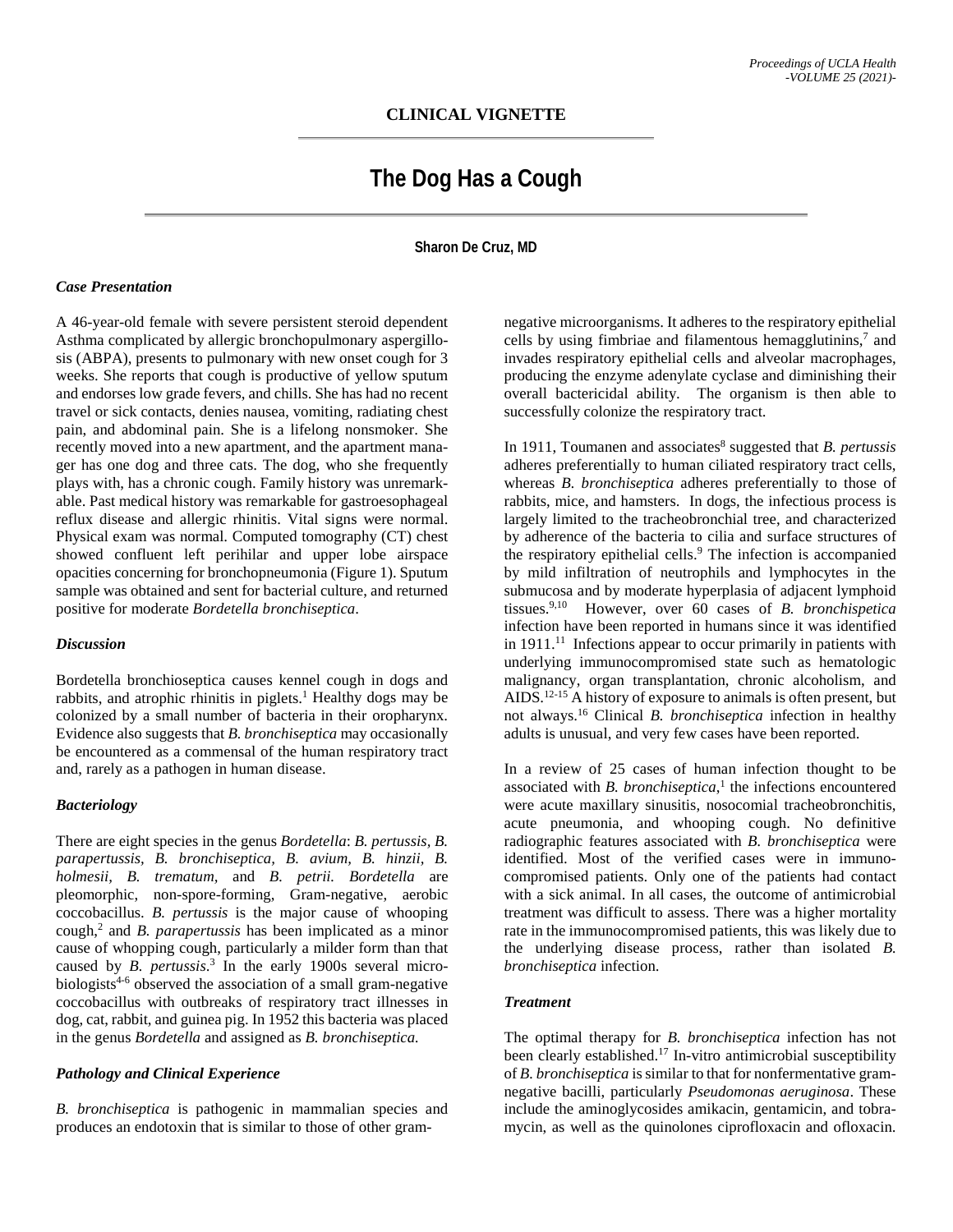The antipseudomonal penicillins such as piperacillin and ticarcillin also show effectiveness. Both chloramphenicol and imipenem appear to be effective.<sup>1</sup> However, despite good in vitro activities of these antibiotics, the clinical response to them has been disappointing.<sup>18,19</sup> This suggests that in vitro testing may not translate directly to in vivo effectiveness. Some have suggested that prolonged therapy may be needed to completely eradicate the organism, but data are lacking.

### *Conclusion*

Despite considerable exposure of humans to animal sources of *B. bronchiseptica*, the microorganism has rarely been isolated from humans. Most evidence, albeit limited, suggests the microorganism may occasionally be encountered as a colonizer of the human respiratory tract, and rarely as a pathogen.<sup>1</sup> When encountered as a pathogen, it is most often in patients who are immunocompromised.

## *Case Outcome*

Patient was prescribed a fourteen-day course of the quinolone Levofloxacin, with resolution of her symptoms. Repeat imaging post treatment showed resolution of left perihilar opacities.



Figure 1: Confluent left perihilar / upper lobe airspace opacities (black arrow)

# **REFERENCES**

- 1. **Woolfrey BF, Moody JA**. Human infections associated with Bordetella bronchiseptica. *Clin Microbiol Rev.* 1991 Jul;4(3):243-55. doi: 10.1128/CMR.4.3.243. PMID: 1889042; PMCID: PMC358197.
- 2. **Bordet J, Gengou O**. Le microbe de la coqueluche. *Ann Inst Pasteur (Paris).* 1906;20:731–41.
- 3. **Bradford WL, Slavin B**. An Organism Resembling Hemophilus Pertussis: With Special Reference to Color Changes Produced by Its Growth Upon Certain Media. *Am J Public Health Nations Health*. 1937 Dec;27(12):1277-82.

doi: 10.2105/ajph.27.12.1277. PMID: 18014752; PMCID: PMC1563421.

- 4. **Ferry NS**. A preliminary report *of* bacterial findings in canine distemper*. Am Vet Rev*. 1910;37:499–504.
- 5. **McGowan J**. Some observations on a laboratory epidemic, principally among dogs and cats, in which the animals affected presented with symptoms of the disease called "distemper". *J. Pathol. Bacteriol*. 1911;15:372-430.
- 6. **Torrey JC, Rahe AH**. Studies in Canine Distemper. *J Med Res*. 1913 Jan;27(3):291-364.7. PMID: 19972087; PMCID: PMC2099703.
- 7. **Harvill ET, Preston A, Cotter PA, Allen AG, Maskell DJ, Miller JF**. Multiple roles for Bordetella lipopolysaccharide molecules during respiratory tract infection. *Infect Immun*. 2000 Dec;68(12):6720-8. doi: 10.1128/IAI.68.12.6720-6728.2000. PMID: 11083787; PMCID: PMC97772.
- 8. **Ferry N**. Etiology of canine distemper. *J Infect Dis*. 1911 Jun;8(4):399-420.
- 9. **Bemis DA, Greisen HA, Appel MJ**. Pathogenesis of canine bordetellosis. *J Infect Dis*. 1977 May;135(5):753- 62. doi: 10.1093/infdis/135.5.753. PMID: 404367.
- 10. **Bemis DA**. Bordetella and Mycoplasma respiratory infections in dogs and cats. *Vet Clin North Am Small Anim Pract*. 1992 Sep;22(5):1173-86. doi: 10.1016/s0195- 5616(92)50308-4. PMID: 1523788.
- 11. **Lo Re V 3rd, Brennan PJ, Wadlin J, Weaver R, Nachamkin I.** Infected branchial cleft cyst due to Bordetella bronchiseptica in an immunocompetent patient. *J Clin Microbiol*. 2001 Nov;39(11):4210-2. doi: 10.1128/JCM.39.11.4210-4212.2001. PMID: 11682564; PMCID: PMC88521.
- 12. **Bauwens JE, Spach DH, Schacker TW, Mustafa MM, Bowden RA**. Bordetella bronchiseptica pneumonia and bacteremia following bone marrow transplantation. *J Clin Microbiol*. 1992 Sep;30(9):2474-5. doi: 10.1128/ jcm.30.9.2474-2475.1992. PMID: 1401019; PMCID: PMC265527.
- 13. **Decker GR, Lavelle JP, Kumar PN, Pierce PF**. Pneumonia due to Bordetella bronchiseptica in a patient with AIDS. *Rev Infect Dis*. 1991 Nov-Dec;13(6):1250-1. doi: 10.1093/clinids/13.6.1250. PMID: 1775865.
- 14. **Ghosh HK, Tranter J**. Bordetella bronchicanis (bronchiseptica) infection in man: review and a case report. *J Clin Pathol*. 1979 Jun;32(6):546-8. doi: 10.1136/ jcp.32.6.546. PMID: 469011; PMCID: PMC1145736.
- 15. **Gomez L, Grazziutti M, Sumoza D, Beran M, Rolston K**. Bacterial pneumonia due to Bordetella bronchiseptica in a patient with acute leukemia. *Clin Infect Dis*. 1998 Apr;26(4):1002-3. doi: 10.1086/517630. PMID: 9564496.
- 16. **Papasian CJ, Downs NJ, Talley RL, Romberger DJ, Hodges GR**. Bordetella bronchiseptica bronchitis. *J Clin Microbiol*. 1987 Mar;25(3):575-7. doi: 10.1128/ jcm.25.3.575-577.1987. PMID: 3571462; PMCID: PMC265999.
- 17. **Woodard DR, Cone LA, Fostvedt K**. Bordetella bronchiseptica infection in patients with AIDS. *Clin Infect*